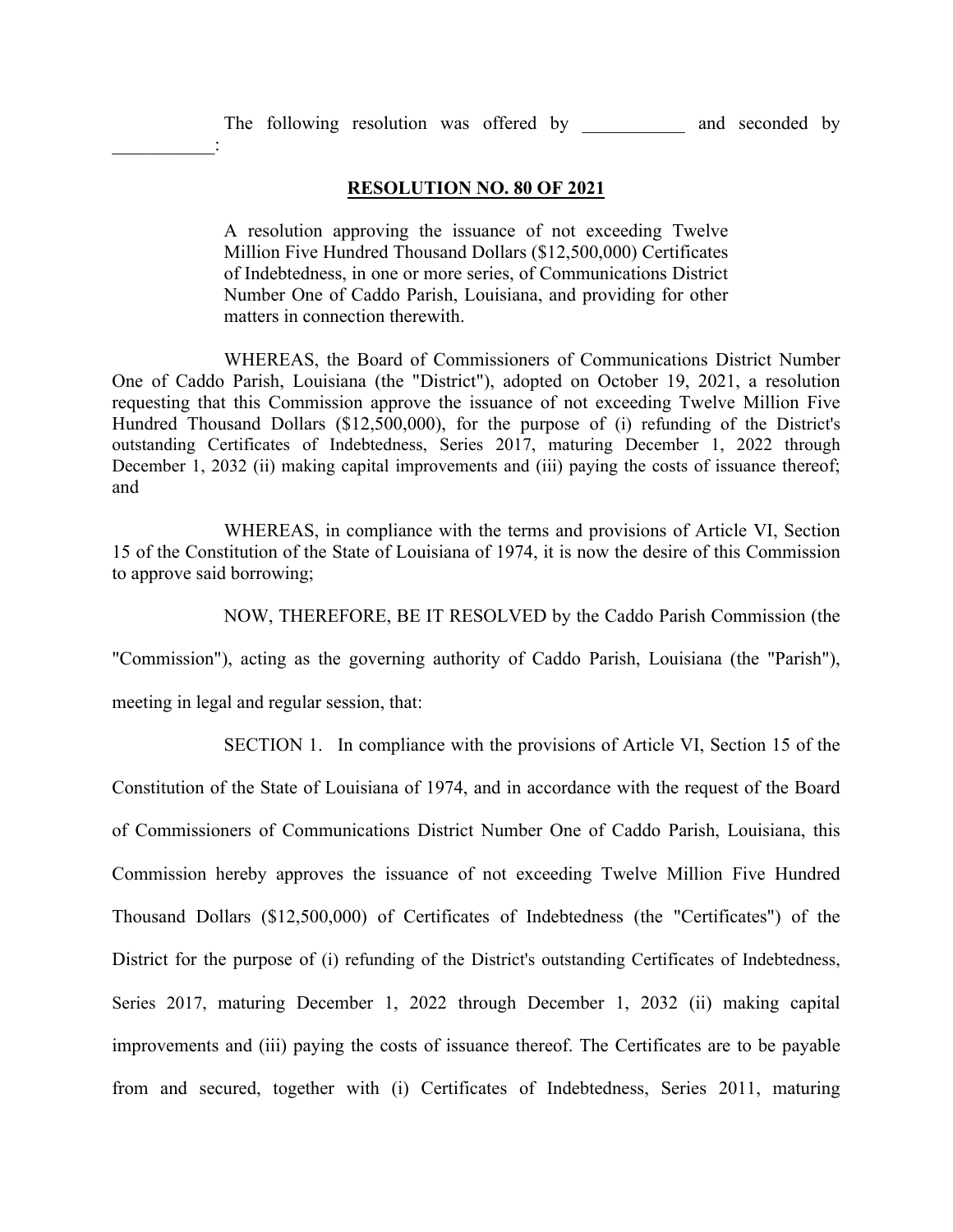December 1, 2021 and (ii) Certificates of Indebtedness, Series 2017, maturing December 1, 2021 (collectively, the "Outstanding Parity Certificates"), solely from the excess of annual revenues of the District above statutory, necessary and usual charges in each of the fiscal years during which the Certificates are outstanding. The Certificates shall bear interest at a rate or rates not to exceed three per centum (3%) per annum and shall mature over a period not exceeding 20 years. Neither Caddo Parish nor this Commission shall in any way be liable for the payment of principal and/or interest on the Certificates.

This resolution having been submitted to a vote, the vote thereon was as follows:

| <b>MEMBERS:</b>          | YEAS: | NAYS: | <b>ABSENT:</b> | <b>ABSTAINING:</b> |
|--------------------------|-------|-------|----------------|--------------------|
| Todd A. Hopkins          |       |       |                |                    |
| Lyndon B. Johnson        |       |       |                |                    |
| Steven Jackson           |       |       |                |                    |
| John-Paul Young          |       |       |                |                    |
| Roy Burrell              |       |       |                |                    |
| Lynn D. Cawthorne        |       |       |                |                    |
| <b>Stormy Gage-Watts</b> |       |       |                |                    |
| Jim Taliaferro           |       |       |                |                    |
| John E. Atkins           |       |       |                |                    |
| Mario Chavez             |       |       |                |                    |
| Ed Lazarus               |       |       |                |                    |
| Kenneth Epperson, Sr.    |       |       |                |                    |

And the resolution was declared adopted on this, the 4<sup>th</sup> day of November, 2021.

\_\_\_\_\_\_\_\_\_\_\_\_\_\_\_\_\_\_\_\_\_\_\_\_\_\_\_\_\_\_\_\_\_\_\_ \_\_\_\_\_\_\_\_\_\_\_\_\_\_\_\_\_\_\_\_\_\_\_\_\_\_\_\_\_\_\_\_\_\_\_

Clerk President